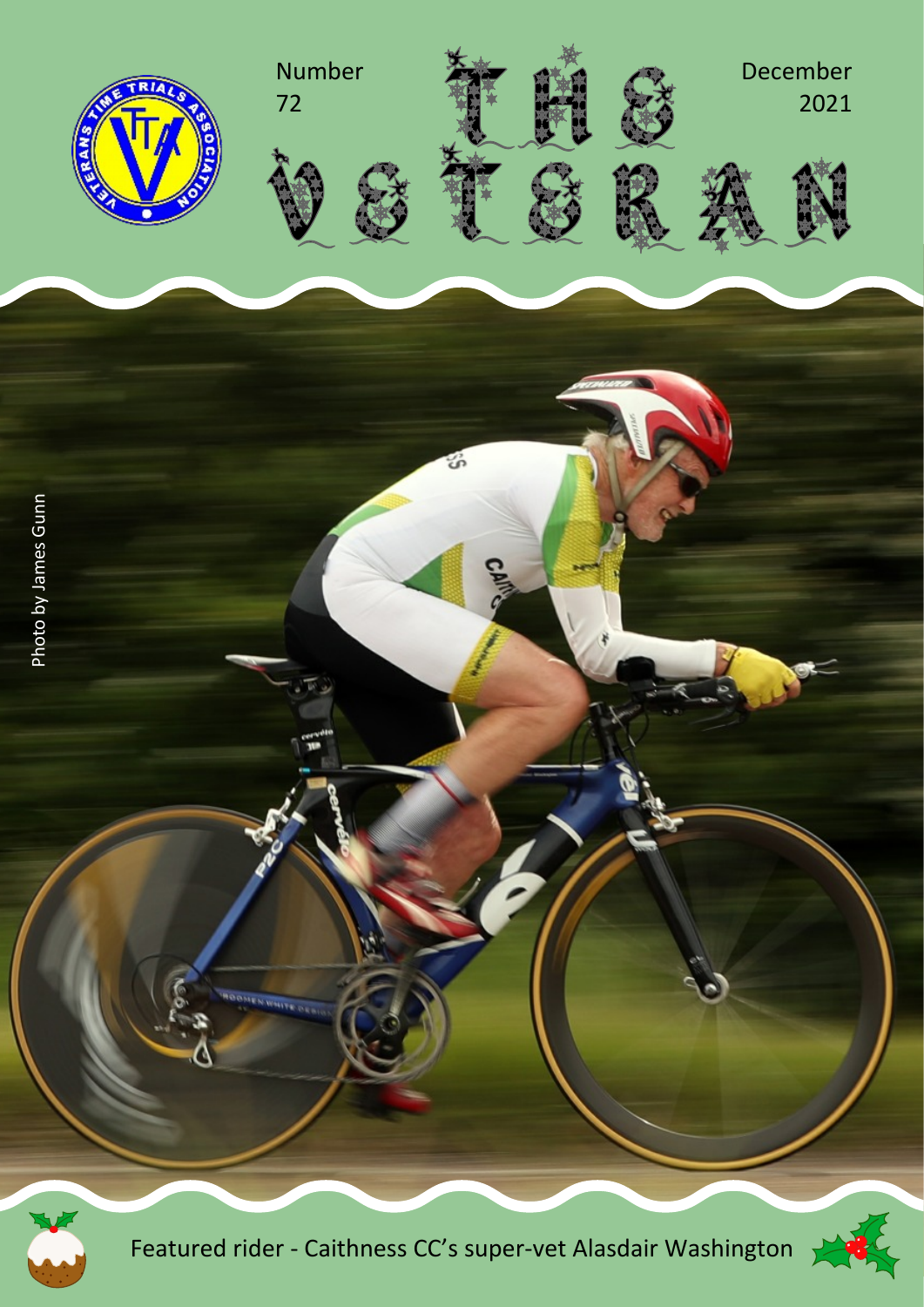## **CYCLE SPORT IS THRIVING IN CAITHNESS THANKS TO THE INSPIRATION OF VTTA MEMBER ALASDAIR WASHINGTON**

*By Mike Penrice, with thanks to Alasdair Washington, James Gunn, Debbie Simmons and Malcolm Gray*

To many cyclists Caithness is a single road from Wick to John O'Groat's in the far north of Scotland. It's a windswept road through an open and barren landscape, to be ridden once as the final miles of a Leiog ambition and then deleted from the bucket list. But even in this corner of the UK cycling is prospering and the Caithness Cycling Club is thriving thanks in no small part to the enthusiasm and inspiration of 84 years old Alasdair Washington, a VTTA member since the 1980s. The club boasts that it is the most northerly cycling club on mainland UK, so is very remote from mainstream cycling activity.

Alasdair began his lifelong cycling career aged 14 whilst growing up in Cheshire. "I can remember at about 14 years old setting off with my pal and we did 120 miles that day, on really old bikes with no proper gears compared with today. That was an exception, but we did often go off for 20 or 30 miles in our early teens on these old bikes.

"In 1957, aged 19, I started racing with Sale Road Club, a BLRC road racing club in the Manchester Division. I was a 1st cat rider two years later and in 1960/61 was rarely outside the first ten, predominantly road racing but with the occasional time trial. In 1960 I had my best wins in the Macclesfield GP and the South Buxton RR. I also rode my first 50 and 100, both promoted by the South Lancashire RC, winning both, with 2:6:20 and 4:23:43. Not impressive these days but this was only 4 years after Ray Booty had become the first to beat 4 hours. And of course it was on a 23lb road bike, with 14oz Fiamme rims, 14oz Wolber tubulars and with two 500cc bottles on the handlebars the only drink available."

In 1962, at the age of 24 and with a wife and young son, a career move took Alasdair to Thurso on the north coast of Scotland, where he worked as a physicist at the Dounreay nuclear reactor, and he has remained in Thurso ever since.

Alasdair quickly became involved in the local cycling scene, such as it was - consisting mainly of track racing at the ever popular highland games. It was at one such games meeting that a number of riders discussed forming a cycling club in Thurso and thus Alasdair became a founder member of the Caithness CC. The inaugural meeting was held in February 1963 and they were soon running a programme of racing, club runs, weekends away and grass track meetings. Local cycle shop owner and former Caithness Track Champion Mack Mowat became the first Life President of the club and regularly drove members to weekend races.

Alasdair takes up the story, "In the club's first year, 1963, we were very successful, mainly time trials but also road and track races. In time trials I had many wins and we often took 1st, 2nd and 3rd placings, while on the track local rider Donnie Bruce won the Scottish 2 mile grass championship. We travelled as far as Dundee and Aberdeen, round trips of about 500 miles. We held track meetings, complete with a Caithness Bicycle Queen competition, races for boys and girls and novelty events. Entry fee was 2 shillings! We also held dinner dances, hostelling weekends and a Cyclists v Harriers event. My best times in 1963 were 23:23 / 1:0:37 / 2:5:30. For me family commitments then took over and my next race was a club 10 in 1977.

"The club went on to produce four outstanding riders who rode for Scotland: Sandy Crawford (b 1952) who won the Scottish 25 and 50m championships aged 18 and later signed a contract with Peugeot, Gary Paterson (b 1973) who rode for a French team in Brittany aged 18 and rode the Tour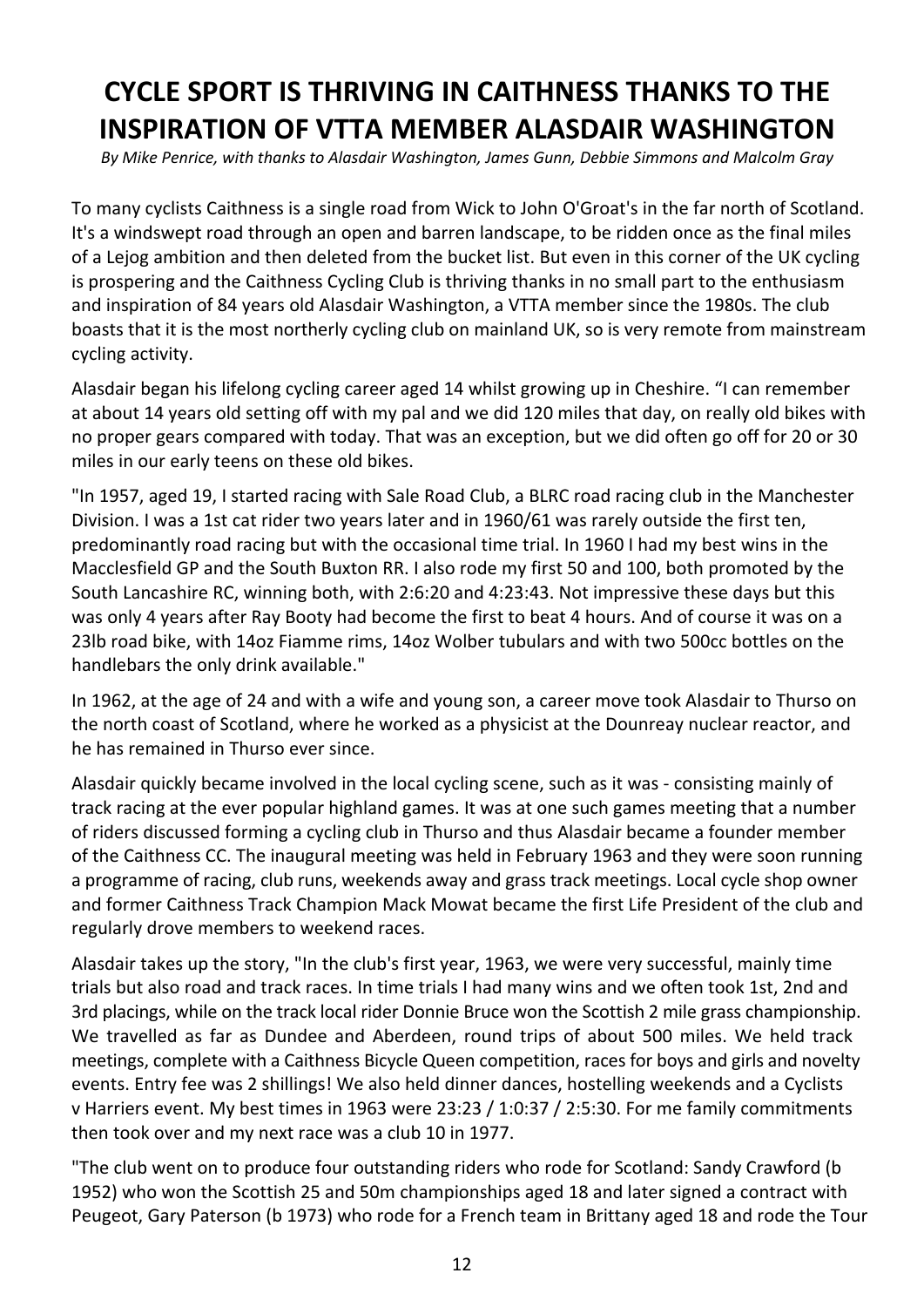of Britain, Alexander Ross (b 1986) raced for Scotland in Luxembourg, South Africa and Saudi Arabia and was selected for the 2002 Commonwealth Games but missed due to injury, and David Smith (b 1985), winner of the Junior Tour of Wales aged 18, rode in France for a French team for four years and rode the Tour of Britain twice. Also, in 1987 a second Caithness club, Wick Wheelers, was formed that produced Evan Oliphant, a member of several pro teams."

For many years the club have held 10 mile events and Alasdair regularly won these with 25mph rides and often won the club trophy for the fastest 25 of the year. Like so many 'younger' vets he did not join the VTTA as soon as he was able, but signed up to Scotland Group when he reached 50 in 1987 and has been competing in vets' events and competitions since then. He has achieved numerous Scottish age records at 10, 25,50 and 100 miles and been SVTTA 100 miles champion (std) and BAR champion (std. 25/50/100m) on a number of occasions, the last in 2018 and 2019. He was also the Scottish Cycling (North) Vet-on-std BAR for most of the years from 1981 to 2019 and in 1986 was Caithness Sportsman of the Year.

Being in the far north Alasdair is keenly aware of the difference in times on different courses, although this is not unique to Caithness. The only 'fast' course which he has ridden was the Dundee 25 course (DD25/1), which stopped being used in about 2000. Aged 51, doing around 1:1's at 25 miles, he went to Dundee and did 56:30 (on a bog-standard road bike), then back to 1:1s up north. He never did break the hour in Caithness but always did in Dundee, including a 57:37 aged 63. Luckily he has never really been one for fast courses, he just enjoys racing.

Alasdair remains a strong supporter of the Caithness CC, participating in their activities and riding club and open events whenever possible. The club promote 10s most Tuesdays, interspersed with a non-standard distance hilly once per month and a club hill climb. A racing highlight is always the

## **CYCLING BOOKS BY VTTA MEMBER BRIAN JONES**

BRIAN JONES HAS SELF-PUBLISHED THREE BOOKS:

MISSPENT YOUTH - which recounts how his obsession with sport put paid to a promising academic career (Paperback 200 pages RRP £9.99)

MISSPENT DOTAGE - tells how he lost 9 stone, took up cycle racing at the age of 56 and became World Individual Pursuit Champion for three minutes (Paperback 200 pages RRP £9.99)

NO ORDINARY JOE - which chronicles the careers of 25 iconic amateur racing cyclists in the world of Time Trialling, Road and Track Racing (Hardback 200 pages RRP £19.99)

Purchase these books Postage Free from Brian Stuart Jones Publishing, Sunnyside, 172 The Street, Capel, Surrey RH5 5EN by ordering on bsj219@outlook.com.

## SPECIAL DEAL FOR READERS OF THE VETERAN **Purchase One Book at RRP Purchase Two Books with a £5 discount on RRP PURCHASE ALL THREE BOOKS FOR £20**

**COMING IN 2021** NO ORDINARY JOE - VOLUME 2 **NO ORDINARY JOE - THE LADIES** NO ORDINARY JOE - USA AND CANADA 1960s - 1980s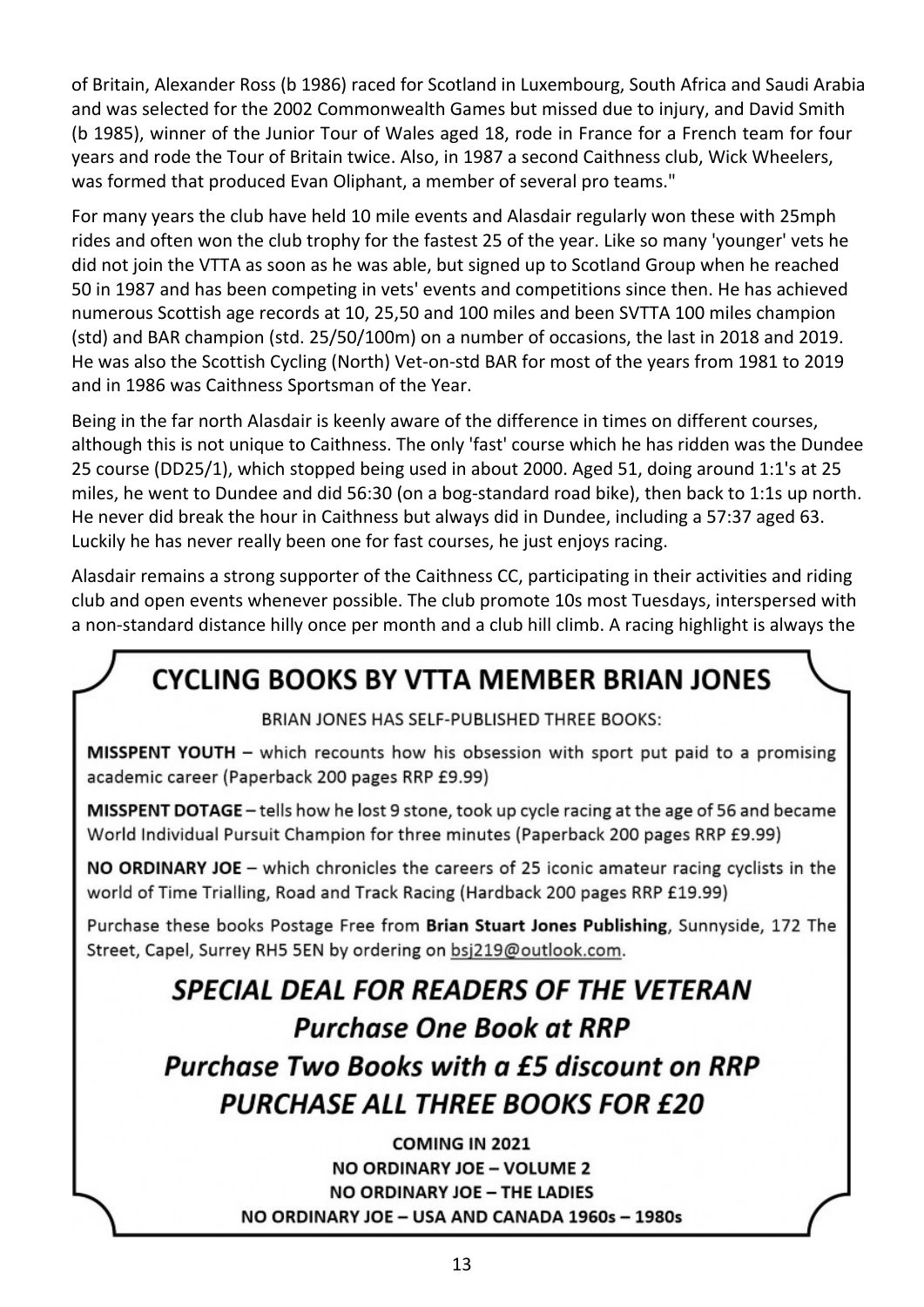annual interclub against Wick Wheelers, a distance of 19 miles between the outskirts of the two towns. The organising club and direction of the race alternates, so all are hoping for a tailwind ride - times vary greatly year-on-year dependent on race and wind direction. Alasdair stresses that this is a social event and the only prize is a team award (for best 8 team counters) so even the slower riders play an important part. He is President for Life of the club and in the words of club secretary Debbie Simmons is an inspiration to all the members and an icon in showing that age is not a barrier to competitive sport.

Debbie tells us, "Alasdair broke his hip 3 years ago on our 2018 Christmas club run - we ran into black ice and most of us fell of our bikes. Sadly Alasdair had to have a hip replacement and spent Christmas Day in hospital. Afterwards he had to undertake months of rehab which he did religiously every day and remarkably by June (6 months later) he was competing in our club open time trials weekend and he then went on to win the SVTTA 100 miles championship with a fabulous time. This is an incredible recovery for anyone, never mind a man in his 80's. If ever I have an injury and feel despondent, I think of Alasdair and it focuses me on what's possible when you have a positive 'can do' mindset."

There was no racing in Scotland in 2020 and in 2021 the only events in the Highland Region were the 10 and 25 mile events in Caithness at the end of June; these were his only races apart from a few club events. Club activities had virtually ceased and Alasdair was riding on his own until May of this year, when club events were able to re-start.

After a lifetime of cycling he has excellent stamina and maintains his fitness with about 3 rides per week, totalling approximately 100 miles. He is a reluctant turbo user, reserving it for building up race speed. Without competition honed speed he still managed 27:31 for the 10 and 1:12:20 for the 25, not bad for an 84 year old on deserted Caithness roads.

Caithness Cycling Club annually promote their weekend of time trials(under CTT rules) in late June.

It makes a great weekend with traditional Scottish hospitality, midsummer daylight which goes on for 2 hours longer than on the English south coast and with the opportunity to race on some traffic free roads. Anyone wishing to spend this weekend in Thurso could also make it a stopping off point along the scenic and world renowned North Coast 500 route.

Alasdair comments "We currently run our 3-event race weekend in late June, with a 25 on Saturday afternoon followed by a 10 and a 'hilly 11' on Sunday. In 2022 it will be on 25th/26th June. Being 110 miles north of Inverness we don't have large fields and a typical entry is 30 for each event with most entering all three. Small numbers do however make it



*Time trial U-turns persist in this remote part of Scotland, here expertly negotiated by Alasdair*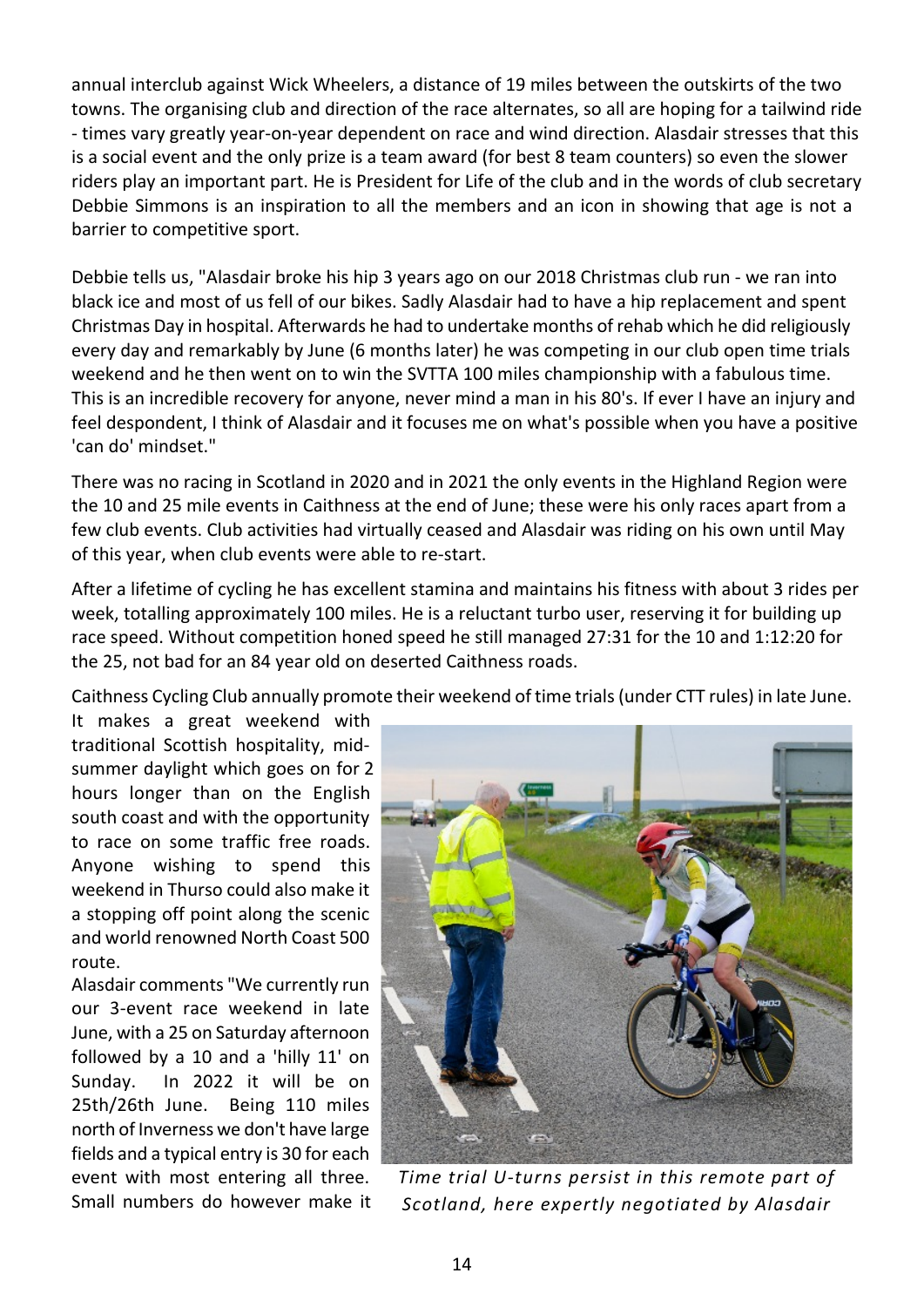easier for everyone to return to our clubrooms for a good social get-together with plenty of home baking etc, the announcing of results and the prize presentation; this is typical of events in the Highland Region. Our weekend prizes usually total about £600 and include GC prizes and "names-out-of-a-hat" bottles of wine for our helpers. We may not be the fastest but we do have a very friendly time and we do encourage the not-so-fastriders as well asthe speed merchants."Our 10 and 25 courses have little traffic but they have excellent road surfaces; in our 25 this year 15 out of 29 riders were under the hour, the best being 51:19. We had an award winning sports photographer on course and a full page article with 4 action photos in the local paper, the John O'Groat's Journal."

Alasdair has forged a strong connection with his local paper and during the season has written a weekly report of the club's activities for about 40 years, never missing a single week even when on holiday. He and the Caithness CC have also been frequent supporters of End-to-End record attempts, turning out and offering encouragement over those final excruciating miles, and Alasdair has an official role as an RRA recorder.

It is clear that much of the success of club cycling and racing in this remote corner of the country is down to Alasdair's love of the sport and his firm belief that the club must be all inclusive. " Our club 10's have been ridden on mountain bikes and if someone turned up on a 'shopper' they would be made most welcome. For several years after I had my first disc wheel I didn't use it for club events until several others had them too. In the North of Scotland CA (now SC(North)) I introduced a 'Special Series' of non-standard events, where time is less relevant. (No one asks what you did for a 17 mile hilly!) In our club I introduced a 'Handicap League' with points for every club race, because at the time the same folk were winning every week. This has proved very popular and is keenly contested."

As well as winning multiple honours Alasdair has shown what can be achieved, regardless of age, through dedication and hard work and by keeping as fit as possible. "People do say 'you're an inspiration to me' and I think that's great, I feel privileged," he said. "I'm probably only where I am now because I was really inspired by other people."



*Riders' get-together at the Caithness TT weekend (Alasdair 3rd from left)*